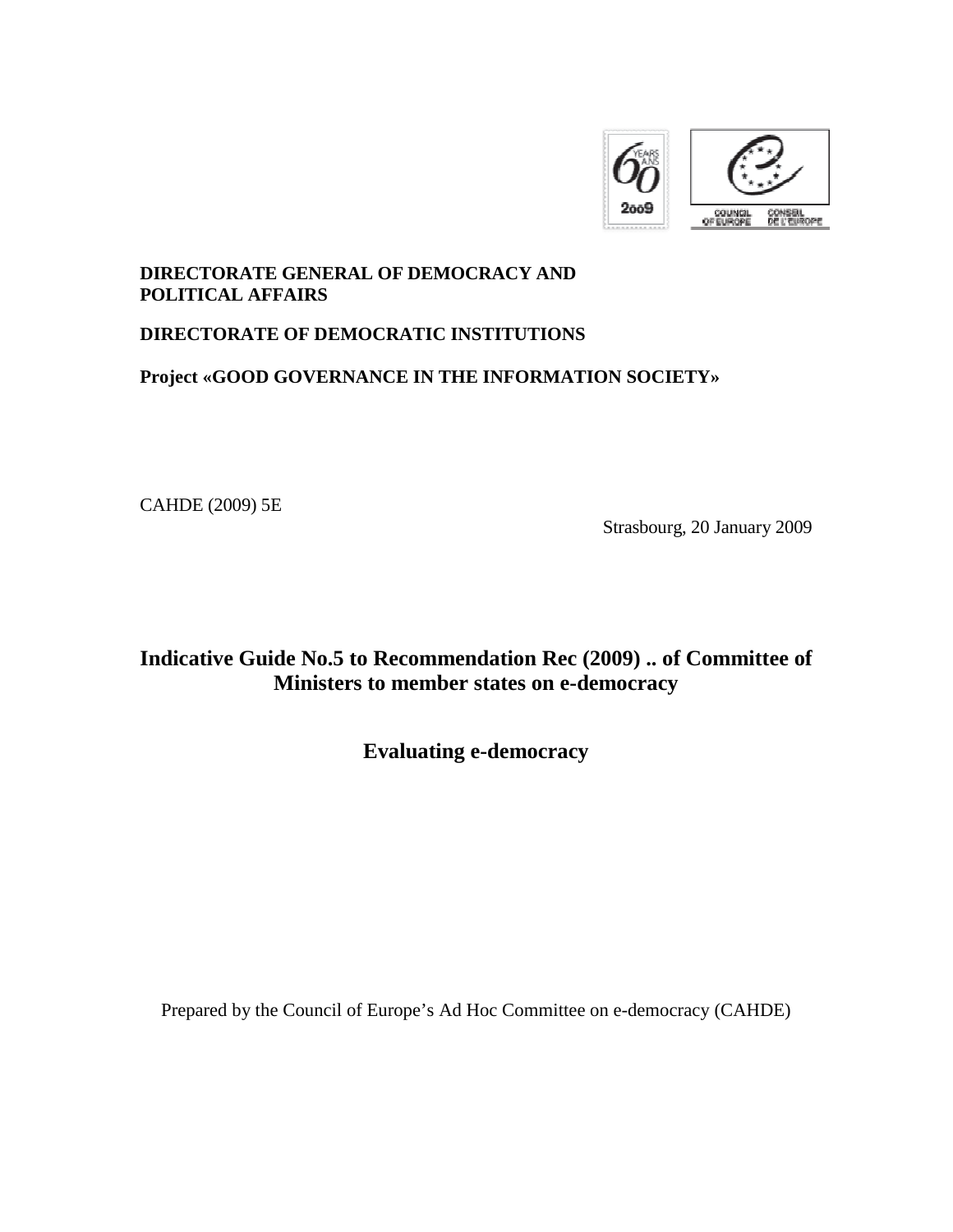## **Authors:**

Georg Aichholzer, Austrian Academy of Sciences, Institute of Technology Assessment

and

Ulrike Kuzeluh, Vienna Science Centre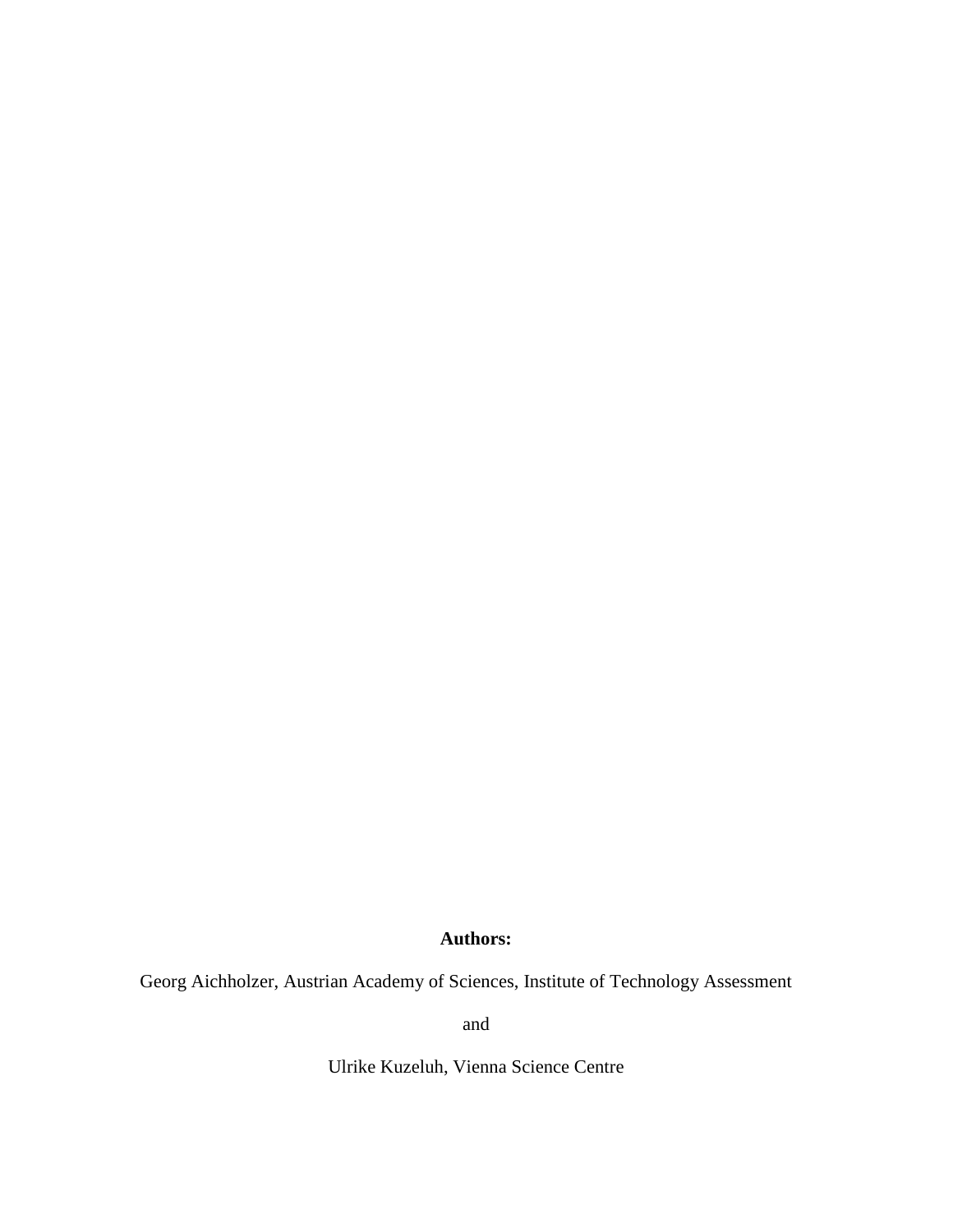### **Dimensions and approaches for the evaluation of e-democracy**

#### **Introduction**

The evaluation of eParticipation is related to defining and assessing the quality of democracy and democratic governance.

Evaluation of e-participation intends to provide evidence of whether e-participation *extends* (from a quantitative point of view) and *enriches* (from a qualitative point of view) participation, or not.

As there are various approaches to deepening the quality of democracy, evaluation is charged with measuring interrelationships and the impact of e-participation on policymaking: Lessons learnt from previous evaluations show that neither the use of qualitative nor qualitative approaches / indicators alone is sufficient to meet these challenges.

Consequently, a flexible combination of quantitative and qualitative approaches is needed. As political culture and participative behaviour differ from case to case, combinations must be modified for each participation process.

In addition, evaluation of any kind of political participation, whether online or offline, necessitates comparative analyses alongside a well-defined timescale.

Starting points for evaluation exercises:

- As values define the perspective of measurement, clear pre-defined evaluation criteria including values/norms/expectations are recommended.
- As each case is individual, political culture and participative behaviour may differ from case to case.
- The evaluation of a participative process includes an *ex ante-* and an *ex post*  diagnosis: an assessment of traditional ways of negotiation, participation and decision-making.
- Comparative analyses can be recommended, *i.e.* mixed and various approaches to measure the quality of democracy, including finding intended and unintended effects.

Key questions for an evaluation include:

- Does eParticipation improve democracy and democratic governance and, if so, how?
- To what extent does it strengthen democracy? What are the intended/unintended effects?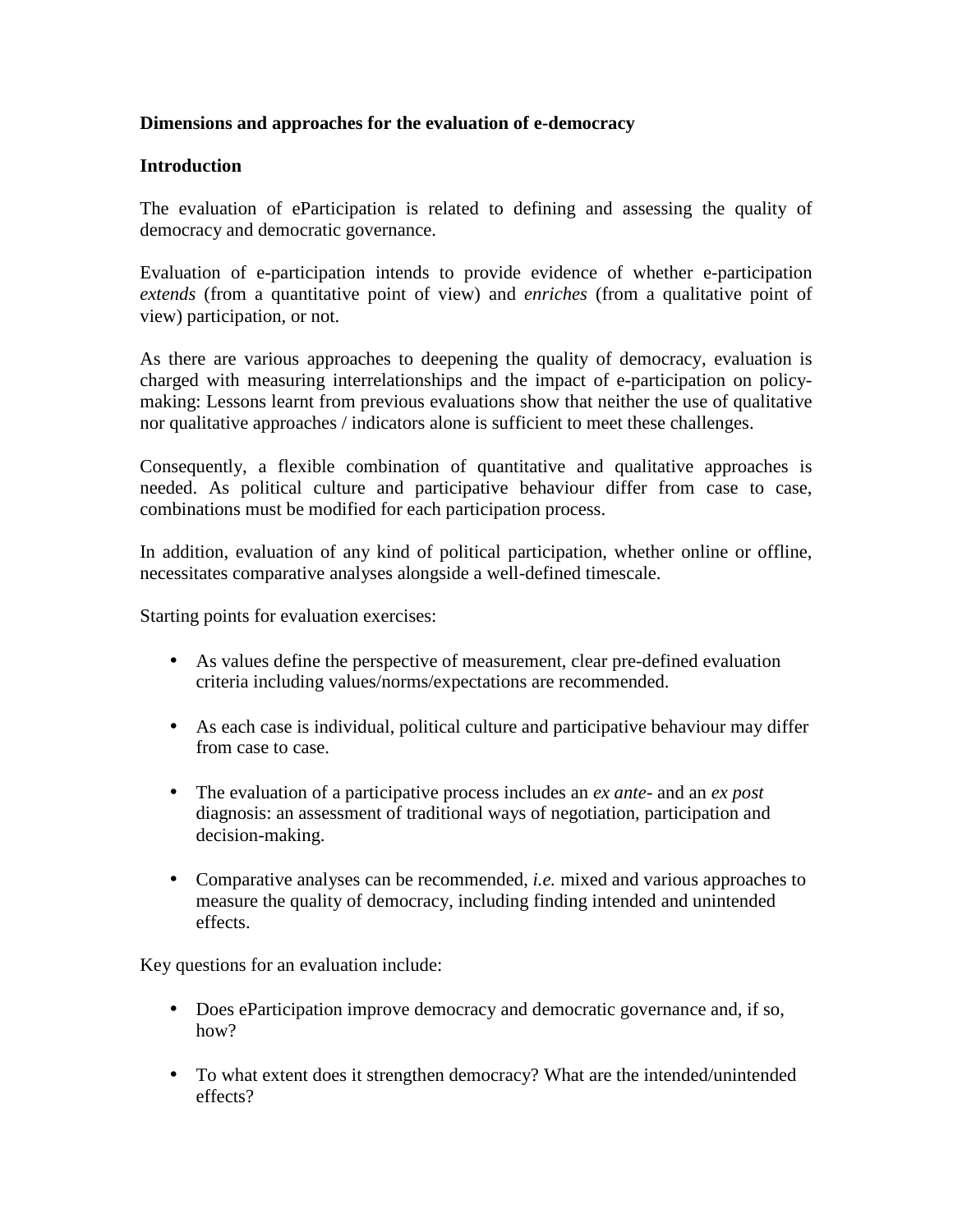• What is the impact on policy making and policies themselves?

### **Evaluation dimensions**

## **1. Quality of Democracy**

The following principles or criteria could be used as a measurement framework:

- The institutional order of a social system is based on ideas of freedom and equality (e.g. freedom of speech, freedom of assembly, human rights).
- Referringto the heterogeneity of a society, inclusive citizenship is the leading idea (equal rights to vote, voting systems including minorities).
- Contestation and alternation within an at least two party system is selfevident.
- Popular control of policy making is based on the transparency of the decision making processes or "enlightened understanding".
- The existence of a well established and active public sphere.

**Methods** include, *e.g.*, analyses of party systems and voting procedures (voter turnout and other contestation indicators); media analyses (variety, content, sources), analyses of organisation of interests, the variety of sources of information, decision making (e.g. polling expert opinion), etc.

### **2. Quality of Governance**

There are two different notions of quality: one understood in terms of "democraticness" and the other understood in terms of "effective governance". Criteria-based methods, as described above, are useful in accessing the democratic "hardware" of formal entities, such as the functioning of governmental and institutional orders, but they do not enable data to be gathered on the democratic "software" - the informal day-to-day practices of actors within hierarchies, in network-structures, partnerships and other hybrids.

Interpretative approaches try to capture the different notions of quality by moving beyond the analysis of institutional nodes in order to understand the democratic performance of a wider government "multi-dimensional" network.

**Methods** include, *e.g.*, Narrative analysis, network analyses or participating observation and qualitative case studies provide routes into the so called democratic software, etc.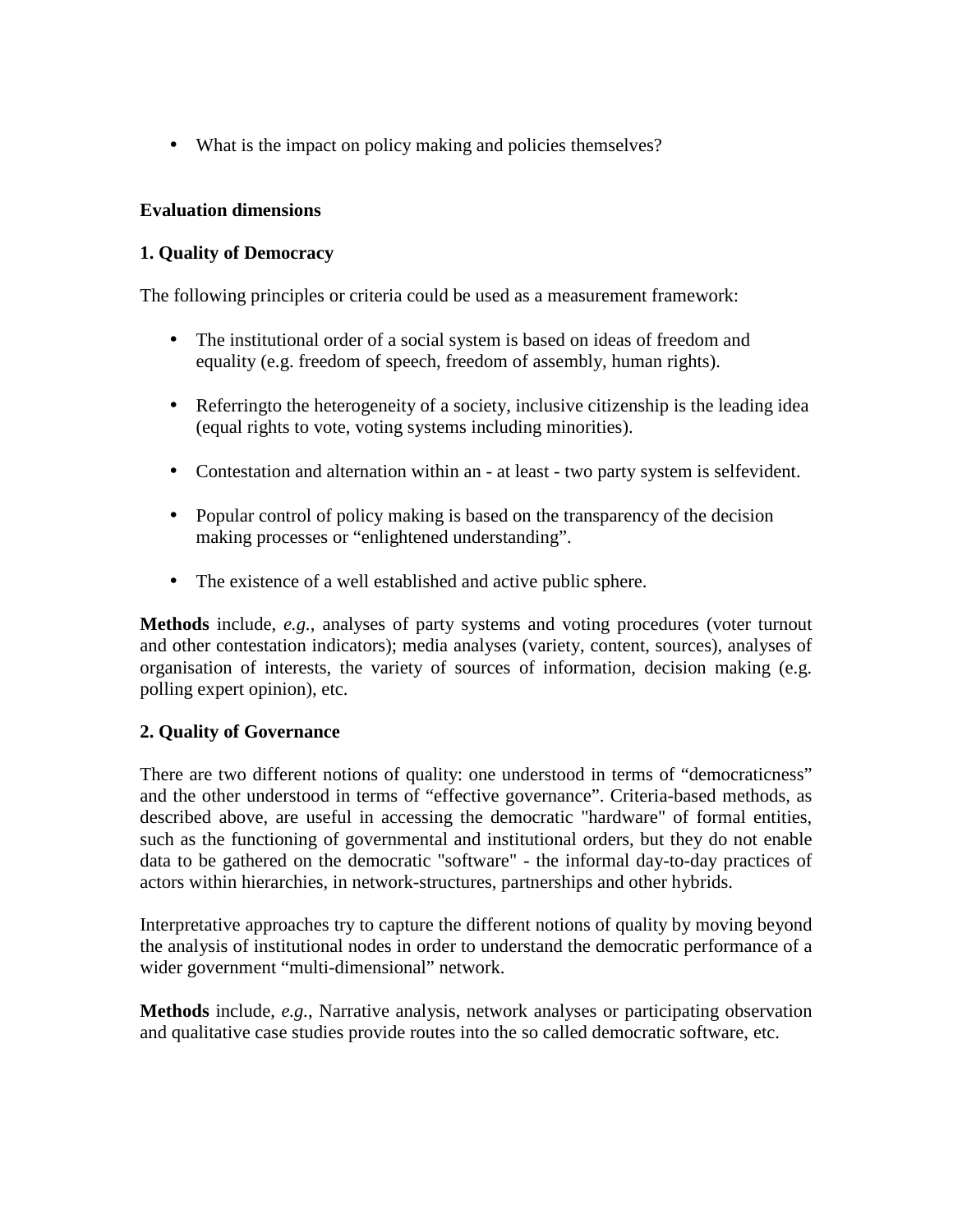### **3. Quality of public participation**

Participation represents and comprises the specific expressions of democratic practice. Its scope may range from very wide definitions including any form of public input to more narrow ones involving a claim for direct democracy and empowerment of the public. As a participative procedure does not only stand for itself, the linkage to government practice and institutional decision making procedures, the effects on political decision making and on polices and their implementation, are additional aspects of comprehensive evaluation of the quality dimension of public participation.

**Methods** include on the one hand, measuring *process* criteria, for example inclusiveness, transparency, interaction, continuity and fairness, by discourse and content analysis, monitoring, participating observation, etc; on the other, measuring *outcome* criteria, such as the incorporation of public views into decision making, resolution of conflicts among competing interests, the increase/decrease of trust in public agencies, representativeness of public opinion by comparative approaches as policy based document analysis, ex post interviews with various stakeholders, media resonance, etc.

### **4. Quality of e-democracy**

The interactive features of digital ICT open up unprecedented opportunities for more inclusive public engagement in the design of policy issues and for the general quality of participation in democratic decision-making. Therefore, our main question is perhaps:

To what extent do digital technologies contribute to the realisation of democratic objectives that both governments and citizens are trying to achieve?

For a start, differentiating between levels of participation is advisable. Three levels of participation focus concretely on the role of ICT's in digital democracy initiatives: eenabling, e-engaging and e-empowering. As a further example, based on these criteria, a framework for the comprehensive evaluation of e-democracy initiatives could be:

#### Key dimensions of **e-democracy initiatives**:

- 1. Type of engagement (information-consultation-active participation)
- 2. Stage in decision-making
- 3. Actors involved
- 4. Technologies used
- 5. Rules of engagement
- 6. Duration and sustainability
- 7. Accessibility
- 8. Resources and Promotion
- 9. Evaluation and Outcomes

#### 10. Critical success factors (to be agreed on before starting the initiative)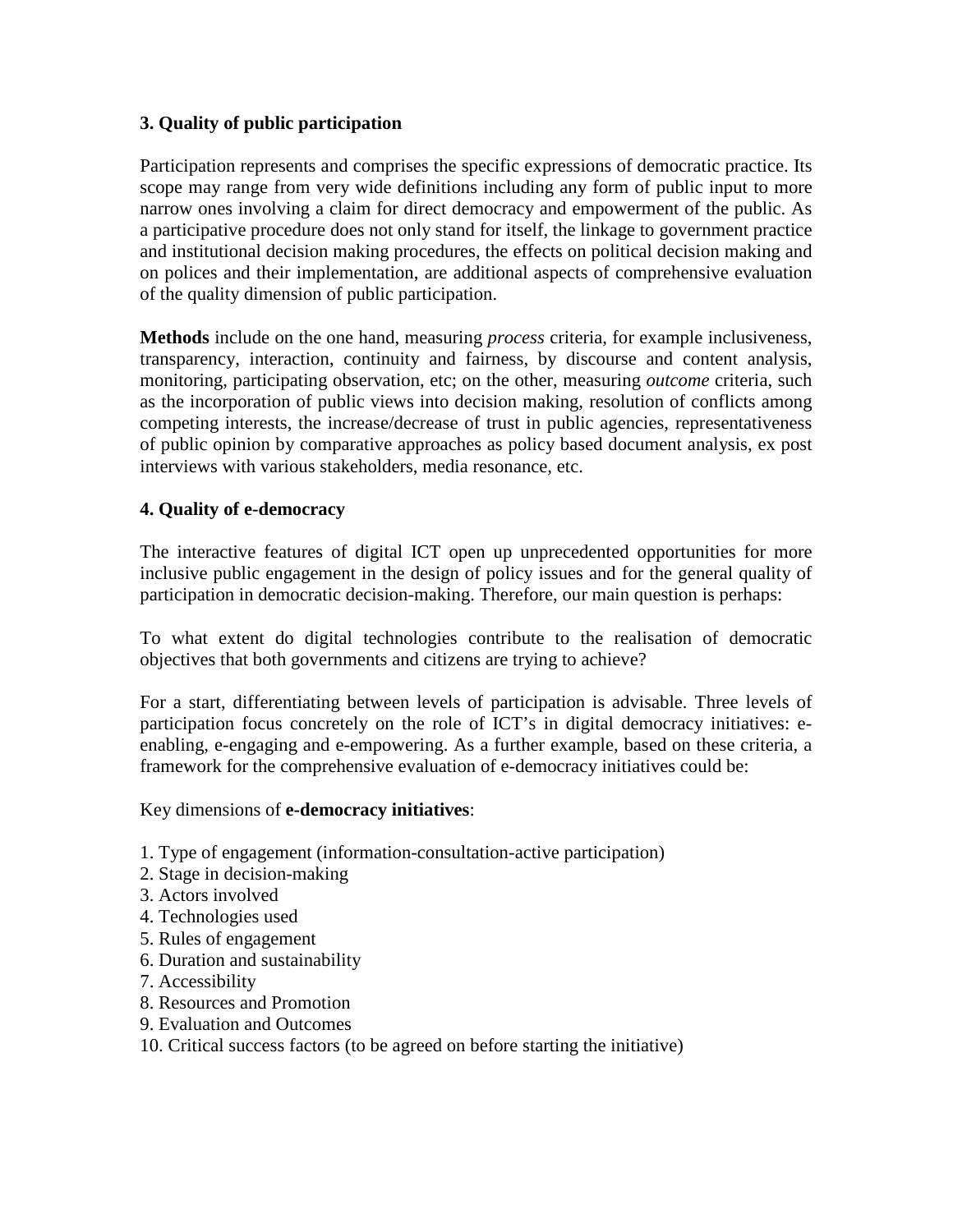Additionally, the following criteria can be recommended:

- 11. Gender aspects
- 12. Understanding of democratic principles, actors' images of democracy

Generally speaking, **tool quality criteria** can be distinguished by:

#### *Social acceptability*

- 1. Trust and security
- 2. Relevance and legitimacy

#### *Usefulness*

- 1. Accessibility
- 2. Appeal
- 3. Content clarity
- 4. Responsiveness

#### *Usability*

- 1. Navigation and organisation
- 2. Efficiency and flexibility
- 3. Error recovery

**Methods** of evaluating the quality of e-democracy include:

### *Qualitative Methods*

- 1. Semi-structured interviews
- 2. Field tests of e-democracy tools (incl. usability tests)
- 3. Online questionnaire
- 4. discourse analysis
- 5. analysis of talk policies
- 6. Internal (government agency) documentation
- 7. Measuring interactivity
- 8. analysing log files

#### *Quantitative measuring of online engagement*

The e-democracy tools themselves provide evidence of the breadth and depth of their use,measurable in terms of numbers of:

- 1. Registered users usage statistics
- 2. Responses to questionnaires
- 3. Messages posted to discussion fora
- 4. Petitions raised
- 5. Names added to petitions

A further example of evaluating e-democracy is benchmarking: